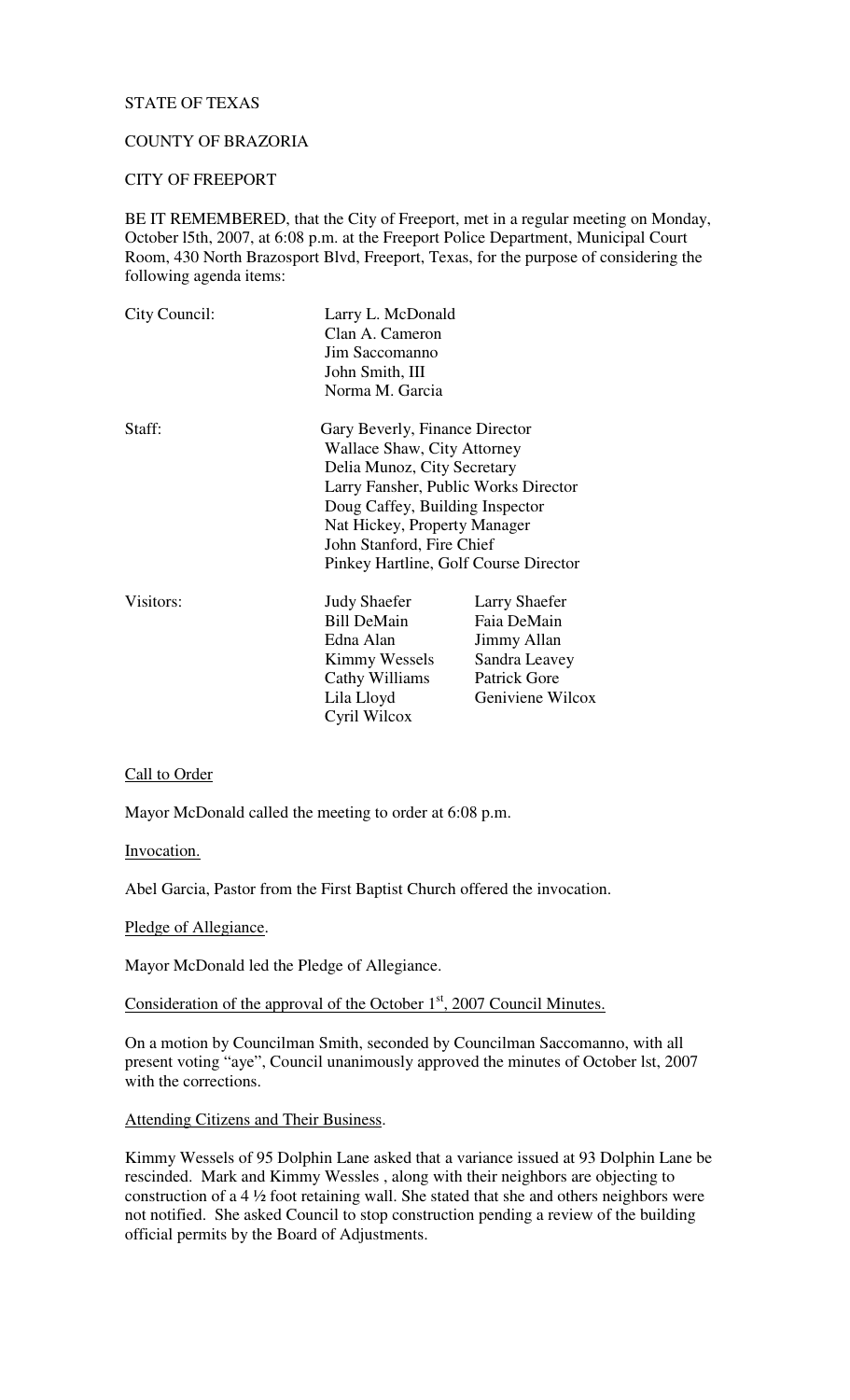Mr. Shaw answered her that the City Council had no jurisdiction on the issue and that she take this to the Board of Adjustments. If she receives no satisfaction there, to take it to county court level.

Consideration of the approval of confirming the Mayor's designation of Gary Beverly as the employee of the City who will perform the duties of the office of City Manager until an Acting City Manager is appointed.

On a motion by Councilman Smith, seconded by Councilman Cameron, with all present voting "aye", Council unanimously approved the Mayor's designation of Gary Beverly as the employee of the City who will perform the duties of the office of City Manager until an Acting City Manager is appointed.

Consideration of the appointment of an Acting City Manager.

This item was tabled for further discussion during the executive session.

On a motion by Councilman Cameron, seconded by Councilwoman Garcia, with all present voting "aye", Council unanimously the appointment of Gary Beverly for Acting City Manager.

Consideration of the approval of calling a public hearing regarding Chapter 370.002 of the Local Government Code and Division (A) of Section 130.99 of the Code of Ordinances of said City, to REVIEW THE JUVENILE CURFEW ORDINANCE of said City.

On a motion by Councilman Cameron, seconded by Councilman Saccomanno, with all present voting "aye, Council unanimously approved to set a public hearing for November 5, 2007 at 6:00 p.m. regarding Chapter 370.002 of the Local Government Code and Division (A) of Section 130.99 of the Code of Ordinances of said City, to REVIEW THE JUNVENILE CURFEW ORDINANCE of said City.

Consideration of the approval of a request by William Howard, 93 Dolphin, Lane, for allowing a mobile construction trailer on the property for a period of six months for construction of a new home.

Mr. Howard was in a meeting with the Board of Adjustments. This item was tabled.

Consideration of the approval of Ordinance No. 2007-2178 to add to Section 155.002 definitions of "Construction Site Building", "Modular or Industrialized Building", "Modular Component", "Modular or Industrialized Home", and Permanent Foundation", and to add to Section 155.023 a new division (0) establishing additional requirements modular Homes and Modular Buildings located within said City.

On a motion by Councilman Cameron, seconded with Councilman Smith, with all present voting "aye", Council unanimously approved Ordinance No. 2007-32178 to add to Section 155.002 definitions of "Construction Site Building", "Modular or Industrialized Building", "Modular Component", "Modular or Industrialized Home", and Permanent Foundation", and to add to Section 155.023 a new division (0) establishing additional requirements modular Homes and Modular Buildings located within said City.

Consideration of the approval of a request by the First Freeport Baptist Church and Velasco Baptist Church to close the street between Hopper Field and Kroger for their 3<sup>rd</sup> Annual Brazosport Exporters Tailgate Party on November 2, 2007, from 5:00 p.m. to game time.

On a motion by Councilwoman Garcia, seconded by Councilman Cameron, with all present voting "aye", Council unanimously approved a request for the First Baptist Church and Velasco Baptist Church to close the street between Hopper Field and Kroger for their  $3<sup>rd</sup>$  Annual Brazosport Exporters Tailgate Party on November 2, 2007, from 5:00 p.m. to game time.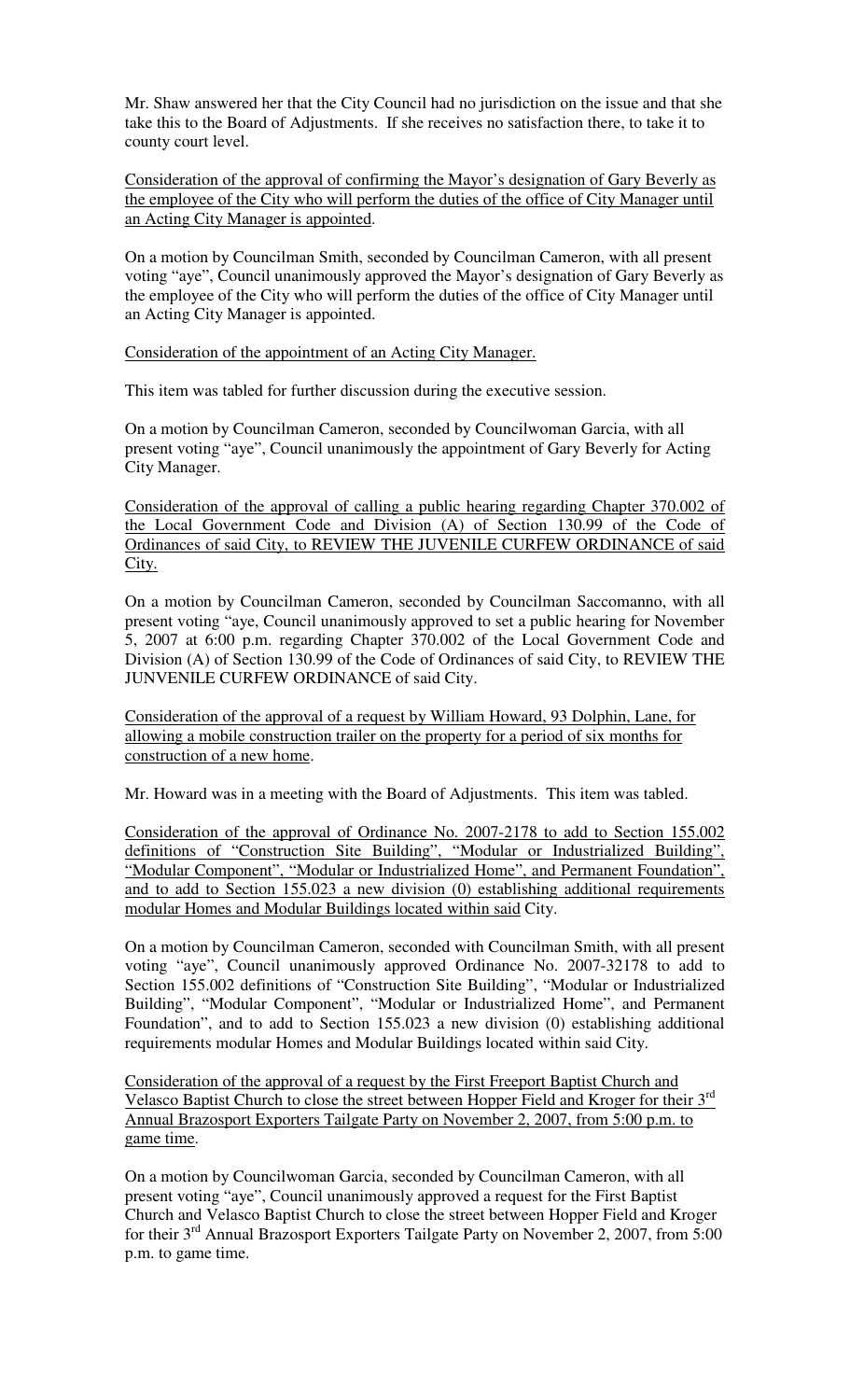Consideration of the approval of a request by the Freeport Veterinary Clinic, 1316 Brazosport Blvd., to block a small portion of Ave. H. behind their business, for their first annual Costume Halloween contest on October 27, 2007 from 10:00 a.m. to 1:30 p.m.

On a motion by Councilman Cameron, seconded by Councilman Smith, with all present voting "aye", Council unanimously approved a request for the Freeport Veterinary Clinic, 1316 Brazosport Blvd., to block a small portion of Ave. H behind their business, for their first annual Costume Halloween contest on October 27, 2007 from 10:00 a.m. to 1: 30 p.m.

Consideration of the approval of advertising for bids to sale Block 717, Lots 2 & 4, Velasco Townsite, known as North Ave. N.

On a motion by Councilman Cameron, seconded by Councilman Smith, with all present voting "aye", Council unanimously approved Mr. Nat Hickey's recommendation to advertise for bids to sale Block 717, Lot 2 & 4, Velasco Townsite, known as North Ave. N.

Consideration of the approval of advertising for bids to sale Block 716, Lots 16, 18, and 20, Velasco Townsite, known as North Ave. N.

On a motion by Councilman Cameron, seconded by Councilman Saccomanno, with all present voting "aye", Council unanimously approved Mr. Nat Hickey's recommendation to advertise for bids to sale Block 716, Lots 16, 18 and 20, Velasco Townsite, known as North Ave. N.

### Elected Official Report

Councilman Saccomanno, Councilwoman Garcia, and Councilman John Smith, III attended the demolition of the old Savings and Loan building on Monday, October l5, 2007. The Texas Employees Credit Union will construct a 1.6 million dollars facility. Their goal is to be open by April, 2008.

Councilwoman Garcia reported the Veterans Memorial Project Committee meets tomorrow.

Councilman Smith attended the farewell reception at River Place for Mr. Bottoms. A very good turn out and wished him well at his new job. The City will continue to move on with projects.

## W**ork Session**

#### Administration Report

Gary Beverly thanked Larry Fansher and his crew for an excellent job at the park and landscaping improvements at River Place.

Mayor McDonald closed the work session and opened the Executive Session at 6: 25 p.m.

#### **Executive Session**

Section 551.71, Government Code

Consultation with City Attorney concerning pending or contemplated litigation, settlement offers or other matters in which his duty to the City Council under the Texas Disciplinary Rules of Professional Conduct of the State Bar of Texas clearly conflicts with Chapter 551, Government Code, to wit:

(1) Anthony J. Lurvey – Lien # 2006051101